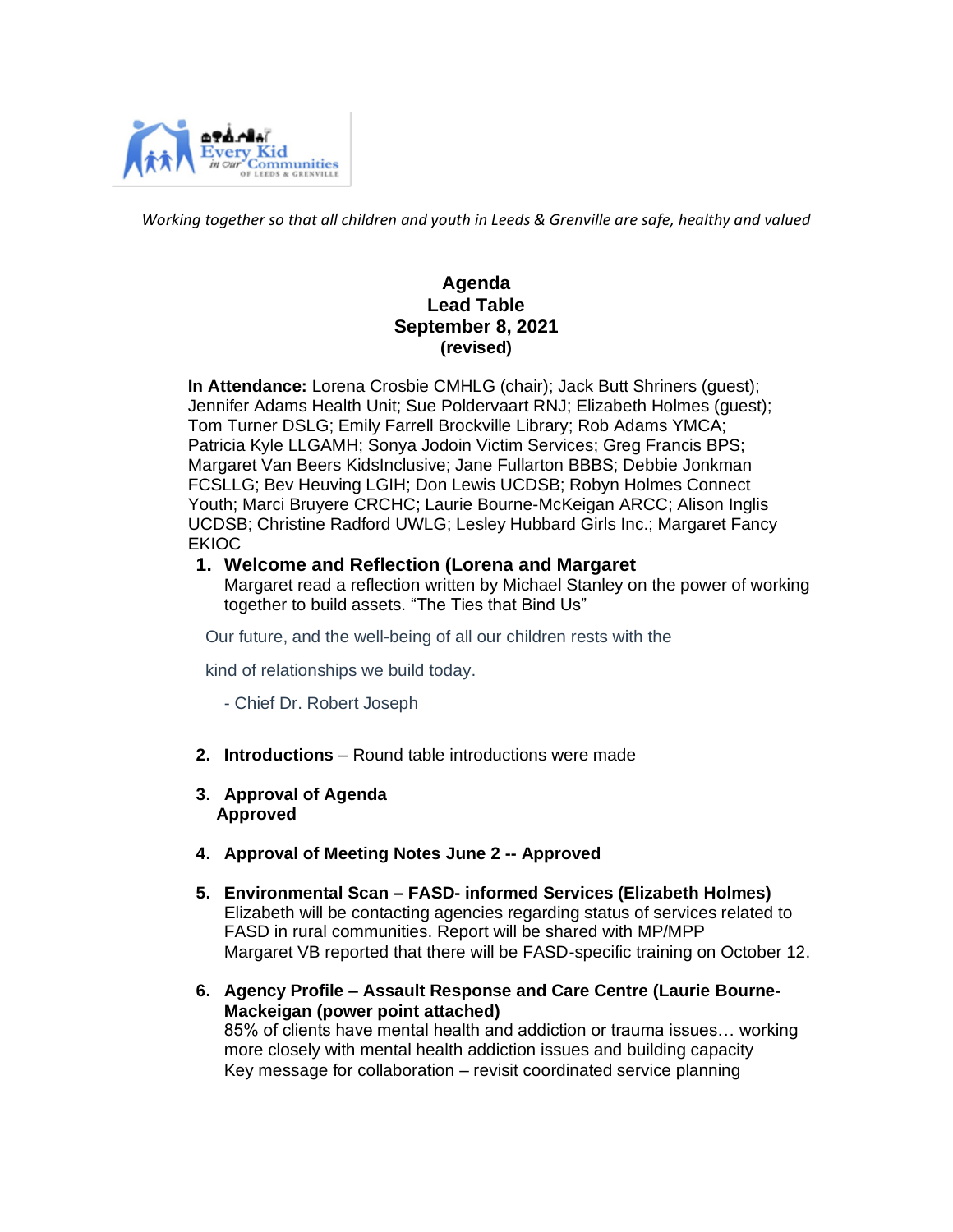# **7. Mutually Reinforcing Activities/Continuous Communication**

## **i) Update on Media Campaign (Patricia Kyle LLGAMH and Jack Butt Shriners)**

Media campaign has begun with I Pledge commitment … 3-month radio campaign, then TV

ii) Actions: Please contact Margaret, Jack or Patricia with feedback about content for campaign and how agency information could be shared. Jack Butt [burnside1104@gmail.com;](mailto:burnside1104@gmail.com) Patricia Kyle [kylep@llgamh.ca](mailto:kylep@llgamh.ca)

# **iii) Update on School Start-up (Don and Alison)**

Focus for start-up on mental health/wellbeing – P.D. has been provided for teachers

 Resources shared: One of the guiding documents for which PD provided in most Boards across the province:

 <https://smho-smso.ca/wp-content/uploads/2020/08/The-First-10-Days.pdf> Main website: <https://smho-smso.ca/>

 Grades 7 to 12 have some extracurricular JK-6 – more limited as kids from different cohorts can't mix. After school programmes – a staged process linked to Community

# **iv) Discussion on Observance of September 30 – National Day for Truth and Reconciliation**

**[https://reconciliationcanada.ca/programs-initiatives/dialogue](https://reconciliationcanada.ca/programs-initiatives/dialogue-workshops/)[workshops/](https://reconciliationcanada.ca/programs-initiatives/dialogue-workshops/)**

Sue P. asked what employers were doing about observing the day.

 Brockville Library – will be providing free copies of T&R 94 Calls to Action starting on Sept. 30. ribbon tree in front of the library to honour victims and survivors of residential schools

Link for 94 Calls to Action:

[https://www2.gov.bc.ca/assets/gov/british- columbians-our-](https://www2.gov.bc.ca/assets/gov/british-%20%20%20%20columbians-our-governments/indigenous-people/aboriginal-peoples-documents/calls_to_action_english2.pdf)

[governments/indigenous-people/aboriginal-peoples-documents/calls\\_to\\_action\\_english2.pdf](https://www2.gov.bc.ca/assets/gov/british-%20%20%20%20columbians-our-governments/indigenous-people/aboriginal-peoples-documents/calls_to_action_english2.pdf)

 This report is in the public domain. Anyone may, without charge or request for permission, reproduce all or part of this report.

 Girls Inc. – Link to free course on learning about Indigenous Culture [https://www.coursera.org/learn/indigenous-](https://www.coursera.org/learn/indigenous-%20%20%20%20%20canada?action=enroll&adgroupid=130160700424&adpostion=&campaignid=13440968592&creativeid=526589477720&device=m&devicemodel=&gclid=CjwKCAjwvuGJBhB1EiwACU1AidyC3ahmLr05gEQI8gYiarw2lZaFn3YZMXu56t9oSDIEHRHNpcmpwxoCKK4QAvD_BwE&hide_mobile_promo&keyword=university+of+alberta+indigenous+canada&matchtype=b&network=g&utm_campaign=12-Indigenous-Canada-Alberta-CA&utm_content=12-Indigenous-Canada-Alberta-CA&utm_medium=sem&utm_source=gg)

[canada?action=enroll&adgroupid=130160700424&adpostion=&campaignid=13440968592&cre](https://www.coursera.org/learn/indigenous-%20%20%20%20%20canada?action=enroll&adgroupid=130160700424&adpostion=&campaignid=13440968592&creativeid=526589477720&device=m&devicemodel=&gclid=CjwKCAjwvuGJBhB1EiwACU1AidyC3ahmLr05gEQI8gYiarw2lZaFn3YZMXu56t9oSDIEHRHNpcmpwxoCKK4QAvD_BwE&hide_mobile_promo&keyword=university+of+alberta+indigenous+canada&matchtype=b&network=g&utm_campaign=12-Indigenous-Canada-Alberta-CA&utm_content=12-Indigenous-Canada-Alberta-CA&utm_medium=sem&utm_source=gg) [ativeid=526589477720&device=m&devicemodel=&gclid=CjwKCAjwvuGJBhB1EiwACU1AidyC3](https://www.coursera.org/learn/indigenous-%20%20%20%20%20canada?action=enroll&adgroupid=130160700424&adpostion=&campaignid=13440968592&creativeid=526589477720&device=m&devicemodel=&gclid=CjwKCAjwvuGJBhB1EiwACU1AidyC3ahmLr05gEQI8gYiarw2lZaFn3YZMXu56t9oSDIEHRHNpcmpwxoCKK4QAvD_BwE&hide_mobile_promo&keyword=university+of+alberta+indigenous+canada&matchtype=b&network=g&utm_campaign=12-Indigenous-Canada-Alberta-CA&utm_content=12-Indigenous-Canada-Alberta-CA&utm_medium=sem&utm_source=gg) [ahmLr05gEQI8gYiarw2lZaFn3YZMXu56t9oSDIEHRHNpcmpwxoCKK4QAvD\\_BwE&hide\\_mobil](https://www.coursera.org/learn/indigenous-%20%20%20%20%20canada?action=enroll&adgroupid=130160700424&adpostion=&campaignid=13440968592&creativeid=526589477720&device=m&devicemodel=&gclid=CjwKCAjwvuGJBhB1EiwACU1AidyC3ahmLr05gEQI8gYiarw2lZaFn3YZMXu56t9oSDIEHRHNpcmpwxoCKK4QAvD_BwE&hide_mobile_promo&keyword=university+of+alberta+indigenous+canada&matchtype=b&network=g&utm_campaign=12-Indigenous-Canada-Alberta-CA&utm_content=12-Indigenous-Canada-Alberta-CA&utm_medium=sem&utm_source=gg) e\_promo&keyword=university+of+alberta+indigenous+canada&matchtype=b&network=g&utm [campaign=12-Indigenous-Canada-Alberta-CA&utm\\_content=12-Indigenous-Canada-Alberta-](https://www.coursera.org/learn/indigenous-%20%20%20%20%20canada?action=enroll&adgroupid=130160700424&adpostion=&campaignid=13440968592&creativeid=526589477720&device=m&devicemodel=&gclid=CjwKCAjwvuGJBhB1EiwACU1AidyC3ahmLr05gEQI8gYiarw2lZaFn3YZMXu56t9oSDIEHRHNpcmpwxoCKK4QAvD_BwE&hide_mobile_promo&keyword=university+of+alberta+indigenous+canada&matchtype=b&network=g&utm_campaign=12-Indigenous-Canada-Alberta-CA&utm_content=12-Indigenous-Canada-Alberta-CA&utm_medium=sem&utm_source=gg)[CA&utm\\_medium=sem&utm\\_source=gg](https://www.coursera.org/learn/indigenous-%20%20%20%20%20canada?action=enroll&adgroupid=130160700424&adpostion=&campaignid=13440968592&creativeid=526589477720&device=m&devicemodel=&gclid=CjwKCAjwvuGJBhB1EiwACU1AidyC3ahmLr05gEQI8gYiarw2lZaFn3YZMXu56t9oSDIEHRHNpcmpwxoCKK4QAvD_BwE&hide_mobile_promo&keyword=university+of+alberta+indigenous+canada&matchtype=b&network=g&utm_campaign=12-Indigenous-Canada-Alberta-CA&utm_content=12-Indigenous-Canada-Alberta-CA&utm_medium=sem&utm_source=gg)

 Reconciliation Canada has some good links/resources [https://reconciliationcanada.ca/resources/toolkits/](https://can01.safelinks.protection.outlook.com/?url=https%3A%2F%2Freconciliationcanada.ca%2Fresources%2Ftoolkits%2F&data=04%7C01%7Ccoordinator%40cmhlg.ca%7Ca49ea9445c0e4e30328108d9739ffa6d%7C8fcec33ca081439db2ccde219ad27b4b%7C0%7C0%7C637667953564162266%7CUnknown%7CTWFpbGZsb3d8eyJWIjoiMC4wLjAwMDAiLCJQIjoiV2luMzIiLCJBTiI6Ik1haWwiLCJXVCI6Mn0%3D%7C1000&sdata=JBu1KiFCtMg%2BDeyc1V1Z4uktaZwC381KveZBoflNFDU%3D&reserved=0)